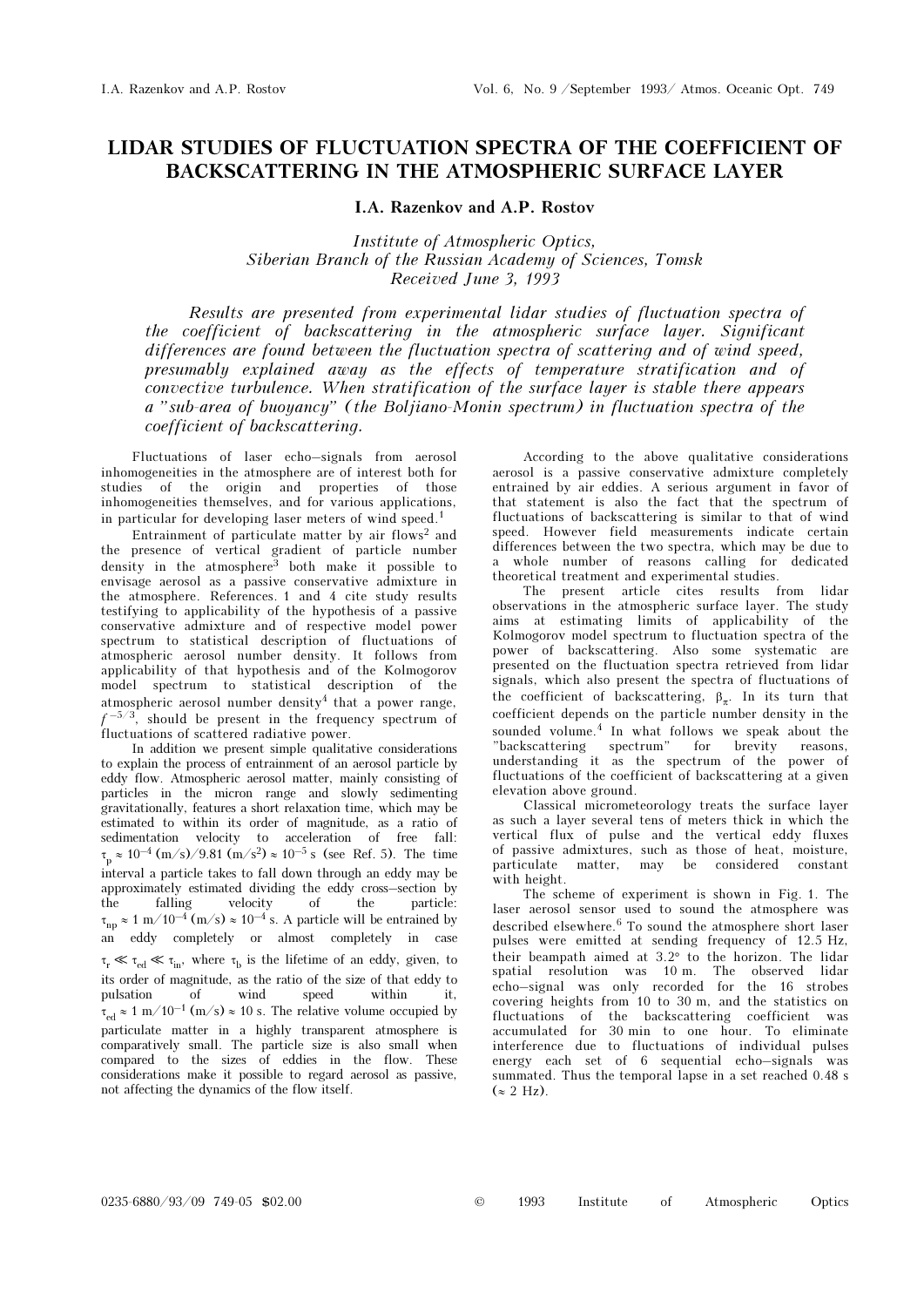

FIG. 1. Experiment scheme. Anemometers A1 and A2 are positioned 2 and 20 m above ground.

Data on fluctuations of absolute wind speed were obtained and recorded by an acoustic anemometer,7 placed 20 m above ground on a weather mast, that is at lidar mid– range. Anemometer recording frequency was 4 Hz. Lidar echo–signals, proportional to  $\beta_{\pi}$ , and anemometer wind speed, v, were recorded in parallel.

After the field phase the accumulated temporal sets were statistically processed by way of high frequency polynomial filtering, so as to exclude trends. Applying the spectral window<sup>8</sup> reduced the effect of "leaking", and the following fast Fourier transform made it possible to retrieve the power spectrum. The number of the degrees of freedom,  $n_d$  in spectral estimates was increased averaging over frequencies and additionally averaging lidar data over the ensemble of spectra from different distances (16 strobes).

Observations were taken at the "Zarechny" field site of the Institute of Atmospheric Optics during summers and autumns of 1987 and 1988. The site was a potato field of approximately 2 km2.

Measurements yielded about 100 spectral profiles. Analysing the total set of data resulted in identifying five basic types of fluctuation spectra for the backscattering coefficient,  $\beta_{\pi}$ . Note that all the spectra were dispersion normalized.

Typically, all the wind speed fluctuation spectra feature a power range of an incline of  $f^{-5/3}$ . Accounting for wind speed,  $v$ , temporal frequencies covered the range from 0.005 to 1 Hz, corresponding to spatial wavelengths,  $\lambda = v/f$ , from approximately 500 to 1 m. The top limit in our case is given by the length of the sensing pulse, hence by the irradiated atmospheric volume. The lower limit results from the overall length of the set. Its extension beyond the chosen length is unreasonable, since the probability to obtain sets of non–stationary processes generated by the duirnal trends of meteorologic parameters becomes high then. Another reason to limit processing to 30 minute averaging is the shape itself of the spectra of fluctuations of meteorologic parameters (such as wind speed, temperature, pressure), which have deep mesoclimatic minima around the period of 1 hour, those minima separating the ranges of small–scale turbulence from large–scale synoptic oscillations.<sup>9</sup>

The studied interval of frequencies included the classical inertia range. The rate of energy transfer through the inertia range is constant, equal to the rate of dissipation of energy of eddies into heat.<sup>10</sup> All the joint observations yielded an incline in the spectra of wind speed fluctuations coinciding with the Kolmogorov–Obukhov "–5/3" theoretical incline to the accuracy of 20%. The only exclusion was type in Fig. 2, both spectra there having a wavy shape, apparently due to intermittent turbulence.

However, even then the average spectral incline was equal to " $-5/3$ ".



FIG. 2. Schematic presentation of the obtained spectra of fluctuations of the backscattering coefficient. Curves 1: wind speed fluctuation spectrum; curves 2:  $\beta_{\pi}$  fluctuation spectrum.

To give an illustration, Fig. 3 shows spectra of wind speed fluctuations normalized to dispersion,  $G_v(f)/\sigma_v^2$  (dots) and of  $\beta_{\pi} - G_{\beta_{\pi}}(f)/\sigma_{\beta_{\pi}}^2$ , normalized as well (crosses). A typical feature of all the pairs of spectra obtained is that the maximum in the spectrum of  $\beta_{\pi}$  is always to the left of the maximum in the spectrum of wind speed, the latter position controlled by the external scale of turbulence,  $L_0$ , which is close to the scale of the largest eddies in its order of magnitude. A certain scale,  $\beta_{\pi}$ , corresponds to the position of the maximum in the  $L_a$  spectrum, which we may call the "external scale of aerosol inhomogeneities."



FIG. 3. Normalized fluctuation spectra of wind speed (dots) and of the coefficient of backscattering (crosses) in case of weak instability ( $\text{Ri} = -0.16$ ).

The fact that  $L_0 < L_a$  indicates presence of slow oscillations in the spectrum of fluctuations of number density, which are either absent or too weak in the spectra of wind speed. The question then arises on the possible nature of those slow oscillations in the  $\beta$ <sub>π</sub> spectra. It is, first, related to local orography, that is to possible influence of the underlying surface. Indeed, the temporal and the corresponding spatial periods of averaging considerably exceed the size of the field over which observations were taken. One may, therefore,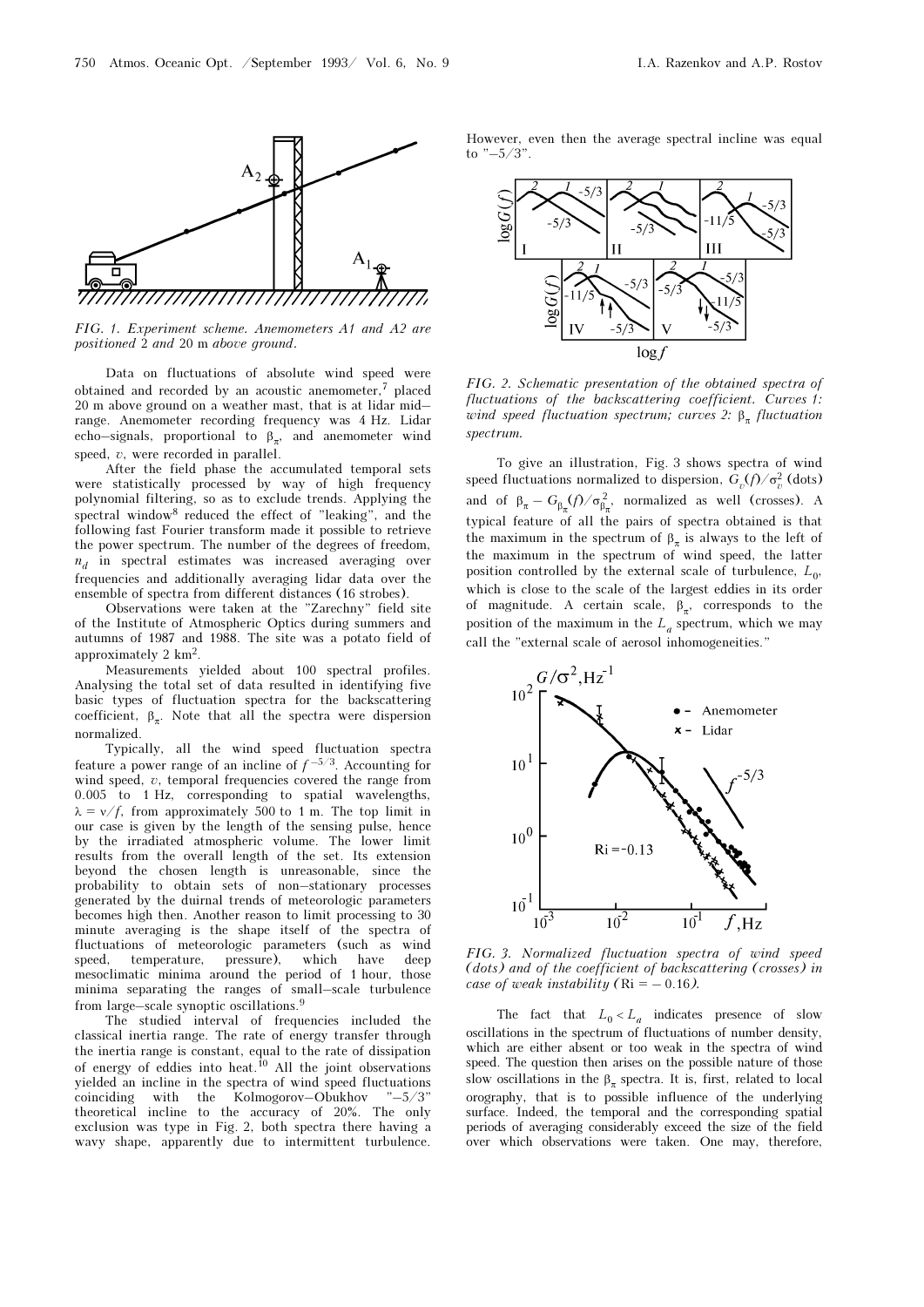assume that the air mass cloud, before approaching the site, pass over strips of land, radiatively patchy enough. In combination with convective and dynamic turbulence that could result in the appearance of inhomogeneities, equal to inhomogeneities in the flow in their size. Further on the parameters of the turbulent flow could "adapt" above the site itself, while large–scale aerosol inhomogeneities could still exist for a while. Second, that effect could stem from the possible influence of convective turbulence. Note that the vertical component of wind was not measured during the experiment.

Below we cite results from a different experiment that we believe interesting (Fig. 4). It went as following: a distributed "dust generator" was active during our measurements, when a long column of agricultural machines proceeded at a low speed along the field edge. The dust it raised into the air was entrained by eddies of a size not larger than the height of observation point, that size mainly controlled by the wind shear in the surface layer. Aerosol inhomogeneities of that size were of higher contrast, than they would have been were there no such dust. That is why respective spectra of  $\beta_{\pi}$  feature uplifts at corresponding frequencies. Wind speed at 20 m above ground was approximately 5 m/s. Three local maxima may be identified in the spectrum of  $\beta_{\pi}$ , Fig. 4. Reducing them according to  $\lambda = v/f$  we find respective wavelengths of 20, 10, and 5 m. Most probably divisible frequencies result from some periodic process, e.g., trucks passing at intervals.



FIG. 4. Spectra of fluctuations of wind speed (dots) and of the backscattering coefficient (crosses) for weak instability  $(Ri = -0.13)$  in case of a distributed source of dust aerosol in the surface air layer.

Three other types of spectra  $\beta_{\pi}$ , shown in Fig. 2, are all peculiar in having a power range with an incline noticeable in excess of  $-5/3$ . It is closer actually to  $-11/5$ , that spectrum described elsewhere and known as the Boljiano–Monin spectrum. The Boljiano–Monin spectrum was theoretically predicted for an atmosphere of stable stratification. Its steeper incline is explained by the loss of part of the turbulent energy from the flow due to work against the Archimedes forces, hampering vertical movements of parcels of air. The range of wavenumbers in which the shape of the spectrum is controlled by the thermal stratification, is called the "buoyancy sub– range". It includes those scales which enter the inertia range for an indifferent temperature stratification. However, experimental data from studies of fluctuations of wind speed and temperature by several authors did not support the existence of any buoyancy sub–range in the surface atmospheric layer. Estimates from Ref. 11 indicated that a buoyancy range cannot be found at heights below 100 m. Note

that our observations also yielded a spectrum of fluctuations of wind speed close to the Kolmogorov one. The well–known study by N.Z. Pinus et al.<sup>12</sup> notes the appearance of the buoyancy sub–range in aircraft measured spectra of fluctuations of wind speed at 400 m or higher. The power,  $m$ , in the  $f^{-m}$  spectrum varied within 2–3.5.

S.J. Koffee13 described the spectra of the horizontal components of wind speed, obtained from tethered ballons in stable air above the mixing layer (that is above the convective boundary layer), which had inclines close to 11/5.

During experiments the degree of temperature stability was estimated by the data from a pair of acoustic anemometers at 2 and 20 m, which could yield temperatures to the accuracy of 0.1°. The Richardson gradient number was found from the formula.

$$
\mathrm{Ri} = \frac{g}{T} \left( \frac{\partial T}{\partial z} - \mathrm{g}_a \right) \bigg/ \left( \frac{\partial v}{\partial z} \right)^2,
$$

where q is the free fall acceleration;  $\tau$  is the absolute temperature; z is the height,;  $\gamma_a$  is the adiabatic temperature lapse rate.

Note that it was not always that the  $Ri$  number<br>remained positive (thus corresponding to stable positive (thus corresponding to stable stratification) if the buoyancy sub–range appeared in the  $\beta$ spectra. Such a situation may be explained by the presence of stable air above the 20–30 m surface layer in which our measurements were taken.

To test that statement we staged experiments to retrieve the power m in the  $f^{-m}$  spectrum. During those we sounded the atmosphere up to 1 km in conditions of summertime elevated temperature inversion. The inversion level was lidar monitored as the maximum of the aerosol layer, usually observed during the early morning hours immediately below the inversion itself.14 Figure 5 gives, by way of illustration, results from sounding the summertime inversion before sunrise. The profile shown is that of total scattering  $\beta_{\pi}$ , retrieved by the lidar. The inversion level was found around 300 m.

The same plot carries four values of power  $m$  for the respective spectra  $\beta_{\pi}$ . One finds  $m > 11/5$  below the inversion, while above it that power equals 5/3, to within the experiment accuracy. When two such ranges, 11/5 and 5/3 could be identified in the  $\beta_{\pi}$  spectra, we retrieved the spatial size of inhomogeneities corresponding to the knee in the spectral curve. That size either coincided with or differed insignificantly from observation height, staying close to 20 m.



FIG. 5. Vertical profile of the coefficient of total scattering, α, (solid curve) and the profile of the power index, m, for the  $G_{\beta_{\pi}}(f) \approx f^{-m}$  spectrum (dots) from lidar sounding of elevated temperature inversion.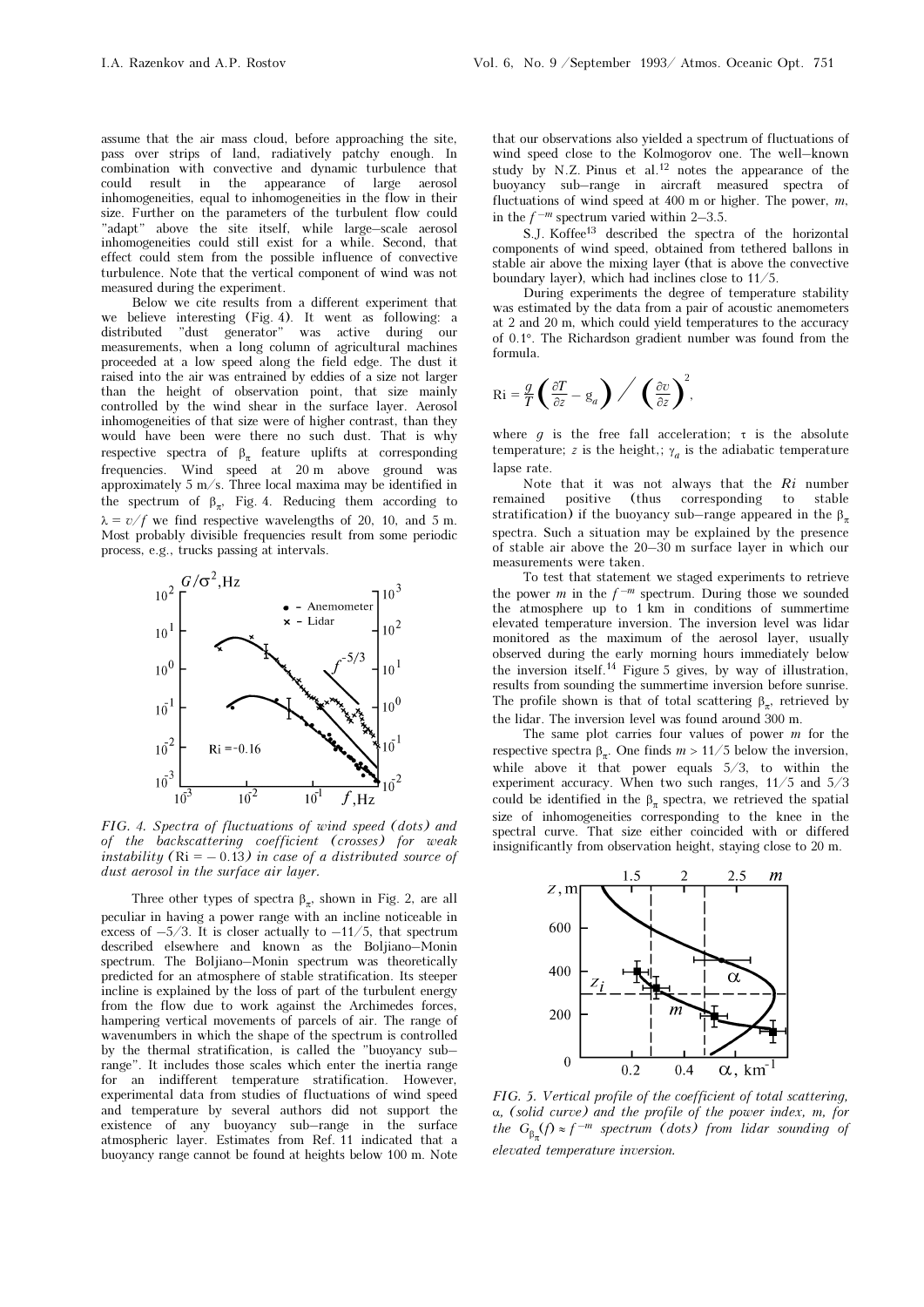The appearance of the buoyancy sub–range in the spectra of  $\beta_{\pi}$  alone is probably due to processes taking place above the surface air layer. Besides, we already mentioned the effect of convective turbulence. Moreover, aerosol inhomogeneities of the order of tens and hundreds meters may exist at heights comparable to their size. Naturally, the anisotropy of such aerosol formations is quite high.<sup>15</sup>

We now proceed to the two last types of spectra  $\beta$ , presented in Fig. 2. These seem to be quite complex. Arrows in Fig. 2 are used to show conventionally the ranges of energy "inflow" and "sink" in those spectra. Type 4 there is similar to type 3, although the presence of a "source" of eddy pulsations within the buoyancy sub– range resulted in uplifting the spectral curve at that "source" frequency. Ref. 10 commented on the possibility of existence of eddy flows having two spectral ranges or more, characterized by an influx of external energy into them. For example, the spectrum of oceanic eddies has three different ranges of energy influx.10 In our case we may assume an influx of energy into the  $\beta_{\pi}$  spectrum due to dynamic turbulence produced by wind shear in the surface air layer. Fig. 6a shows the spectrum of wind speed and that of  $\beta_{\pi}$  presented in fully logarithmic coordinates. One clearly sees ranges in the  $\beta_{\pi}$  spectrum then, which correspond to the buoyancy sub–range  $(m = 11/5)$ , the influx of energy to the spectrum, the extension of the buoyancy sub–range, and the inertia range  $(m = 5/3)$ . Fig. 6b shows the same spectra in semi–logarithmic scale vs. the spatial frequencies  $k = 2\pi/\lambda = 2\pi f/v$ . Analising the fifth type of spectrum of  $\beta_{\pi}$ , shown in Fig.2, one may assume the existence of a thin stable layer within the surface air layer.



Note two more results obtained in the course of analysing experimental data. We attempted to plot correlations of the external scale of aerosol inhomogeneities,  $L_a$ , vs. the external scale of turbulence,  $L_0$ , and the Richardson number, Ri. The scales were found from the half–width of the autocorrelation function,  $\tau_{0.5}$ , following the expression  $L = 2 \pi v \tau_{0.5}$  (see Ref. 16). The value of  $L_0$  changed within 13-118 m across the whole range, while the same span for  $L_a$  was 38–590 m. Moreover, there was no mutual correlation found between  $L_0$  and  $L_a$ . That fact indicates that the low frequency ranges in the spectra of  $β_π$  and of wind speed are formed by different factors, as commented above.

Another comment due is that the lidar makes it possible to record fluctuations of  $\beta_{\pi}$  at varying distances, so we used this opportunity to compute the coherence spectrum for  $\beta_{\pi}$  as a function of frequency f for variously distanced points in space,  $\rho = 10, 20, \ldots, 160$  m (see Ref. 8). This test resulted in obtaining a positive correlation between the influx of energy to the spectrum of  $\beta_{\pi}$  (see Fig. 7*a*) and the uplift of the spectrum of coherence, particularly in the range of energy influx (see Fig. 7b). In other words, the lidar may be used as an instrument to study "fine" effects of the atmospheric turbulence, as long as it has certain advantages, which the traditional in situ instruments (such as anemometers, temperature sensors, etc) do not feature.



FIG. 6. Spectra fluctuations of wind speed (dots) and of the backscattering coefficient (crosses) for a stable stratification  $(Ri = + 1)$ : a) full logarithmic scale; b) semi–logarithmic scale.

FIG. 7. Spectra of fluctuations of the backscattering coefficient, (a), and of respective coherence, (b) for various distances  $(Ri = +1)$  between the measurement volumes.